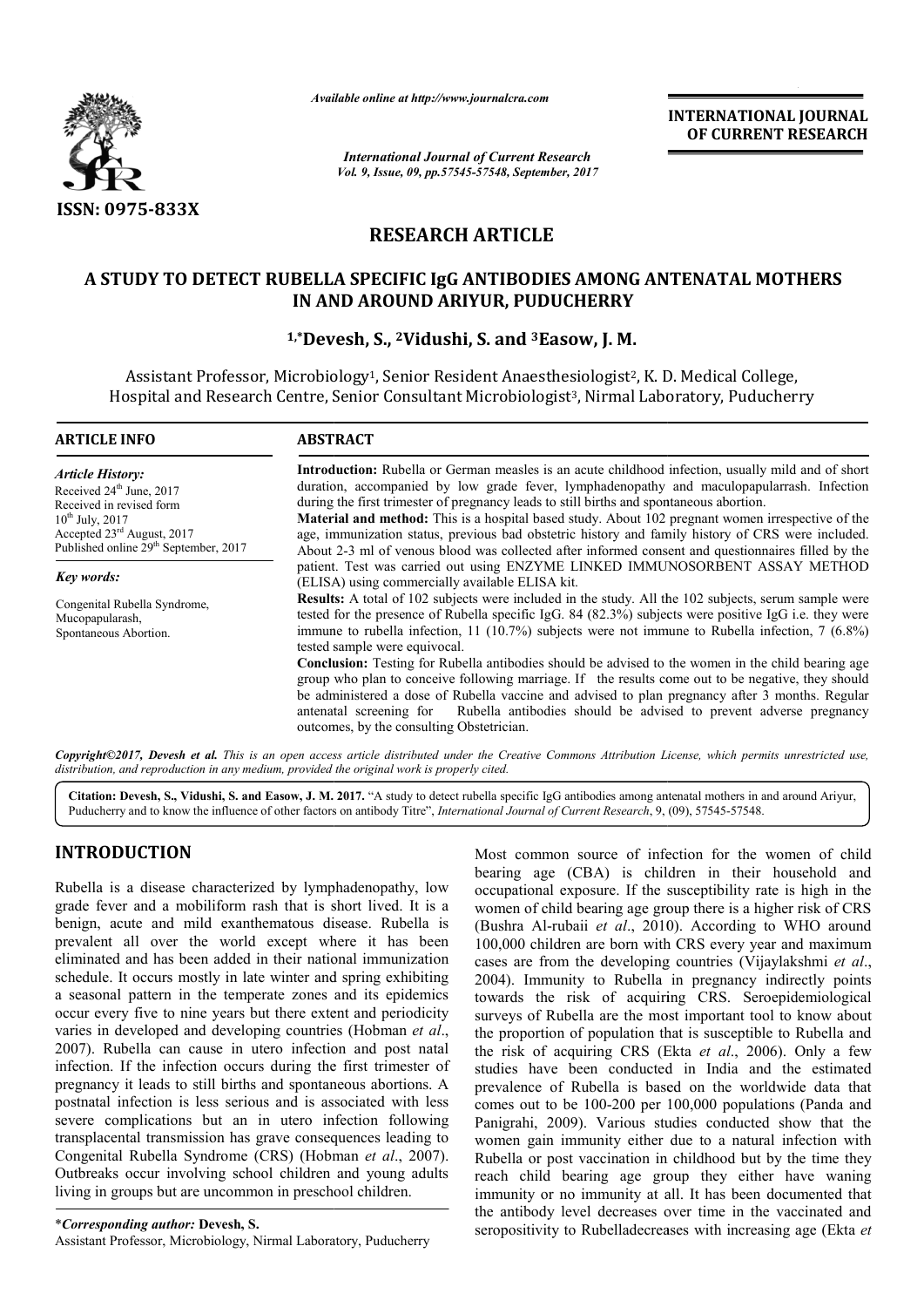*al*., 2006). There is a lot of variation in the prevalence of Rubella antibodies among the women of child bearing age group globally. European women have a higher prevalence of immunity to Rubella (92.2%) as compared to women of Africa (86.7%) and Asian origin (78.4%). Serosurveys conducted in India show that 45% of women in the child bearing age group are susceptible to Rubella infection and are at a considerable risk of acquiring infection during pregnancy (Gandhoke *et al*., 2005). As this condition is completely preventable by appropriate vaccination, a fierce research will help in identify subjects at risk and in turn provide a safe environment for their off-springs. Hence this study was undertaken to know the immune status of pregnant women in the given region.

### **MATERIALS AND METHODS**

This prospective study was conducted over a period of one year from November 2012 to December 2013 at Sri Venkateshwaraa Medical College Hospital and Research Centre Ariyur, Puducherry. Institional Ethical Committee approval was sought prior to the collection of samples.Women visiting the Obstetrics and Gynaecology (OBG) Out Patient Department (OPD) for regular antenatal checkup were explained about the study and informed consent was taken. Detailed history was taken that contained information regarding patient's Name, Age, Sex, Occupation, Communication address, Socioeconomic Status, Parity, and Immunization Status. Patients with a history of rash, fever, lymphadenopathy or arthralgia in the past were given special reference. Cases with bad obstetric history (BOH) in terms of two or more consecutive spontaneous abortion, history of intrauterine fetal death, intrauterine growth retardation, still births, early neonatal death and/or congenital anomalies were also given importance. LMP and EDD of the subject were also noted.Socioeconomic status of the subjects was scored based on the Kuppuswamy's Criteria. Ssample collection and storage: Blood samples were collected from 102 pregnant women from November 2012 to December 2013 who were asymptomatic and women with BOH irrespective of their gestational age, immunization status. Complete aseptic measures were implied along with the use of personal samples reached the microbiology laboratory where they were centrifuged; serum was separated and stored at -200C until it was tested. Freezing and thawing were restricted to the minimum. Processing of samples: Rubella specific IgGwere purchased from Delta biological and Diesse Diagnostica Senese Viadelle Rose 10. Manufacturers guidelines were followed strictly while doing the procedure and during reporting. Samples were tested for Rubella specific IgG. The O.D. of each sample was read at 450 nm using a dual wavelength ELISA reader with an automatic washer attached. Statistical Analysis:Variables like age, parity, and antibody index, outcome of pregnancy, socioeconomic status, occupation, and immunization status were compared. Properties of outcome were expressed as percentages.Mean, standard deviation and T test were calculated for the data, p value of <0.05 was considered significant.

#### **RESULTS**

The subjects in the study were from in and around Ariyur which belongs to the rural area of Puducherry. In table-1 subjects were grouped into different age groups between 17 - 32 and their IgG immune status compared. Subjects were immune to Rubella infection. It was noticed maximum

seropositivity was seen in the age group 21-24 years and maximum seronegativity seen in age group 17-20 years. It was also noticed that as age advanced the seronegativity decreased. The P value was 0.542 and was statistically not significant. In table 2 the percentage of IgG antibody index  $(> 1.3)$  was higher in the 21-24 age group, it was seen that antibody index decreased with age. The numbers of subjects with an antibody >50IU were also seen in this group. Table 3 Subjected with BOH were grouped into A1, A2, and  $A \geq 2$  depending on the number of abortions. Percentage of positivity was higher in A2 and A>2. Maximum seronegativity was seen in A1 group 21- 24 year age group. Table 4 When the IgG antibody index were compared among A1, A2, and A4 the percentage of subject with an IgG antibody index of  $> 1.3$  was seen to be higher in the A1 group when compared to the other groups. P value was not significant. Table no. 5. In this study total numbers of primis (G1) were 49 and subjects with multiparity were 53. 5 of the primi and 7 of the multiparous subjects were susceptible to Rubella. Maximum percentages of IgG positivity were seen among primigravida 87.8%. Maximum seronegativity was seen in G2. Table- 6 showed maximum IgG positivity and antibody index among G1 when compared with the others. P value was 0.235. Table 7 78/102 (76.47%) subjects in the study were from the lower socio economic status and when the subjects in the middle upper and lower socioeconomic status were also taken into account their immune status to Rubella was 100% 100% and 76.47% respectively. Table 8. In this table positivity of IgG is more in working community in comparison to house wife. Maximum numbers of seronegativity were seen in housewife group.

**Table 1. Seroprevalence of** *Rubella* **specific IgG antibodies in different age groups**

|                       | IgG      |          | Equivocal |          |           |
|-----------------------|----------|----------|-----------|----------|-----------|
| Age in years          | Positive | Negative | $n$ (%)   | $\chi$ 2 | p value   |
|                       | $n$ (%)  | $n$ (%)  |           |          |           |
| $17 - 20$<br>$(n=20)$ | 16(80)   | 4(20)    | 0(0)      | 3.683    | 0.1586    |
| $21 - 24$<br>$(n=49)$ | 42(85.7) | 5(10.2)  | 2(4.1)    | 1.222    | 0.5429    |
| $25 - 28$<br>$(n=18)$ | 15(83.3) | 2(11.1)  | 1(5.6)    | 0.059    | 0.9709    |
| 29-32<br>$(n=15)$     | 11(73.3) | 0(0)     | 4(26.7)   | 12.12    | $0.0023*$ |
| TOTAL $(N=$           | 84(82.3) | 11(10.7) | 7(6.9)    |          |           |
| 102)                  |          |          |           |          |           |

**Table 2. Comparison of IgG antibody index among different age groups**

| AGE(years)    | >1.3 | $1.3 - 0.7$ | < 0.7 | γ     | p value   |
|---------------|------|-------------|-------|-------|-----------|
| $17-20(n=20)$ | 16   | $_{0}$      | 4     | 3.683 | 0.1586    |
| $21-24(n=49)$ | 42   |             | 5     | 1.222 | 0.5429    |
| $25-28(n=18)$ | 15   |             |       | 0.059 | 0.9709    |
| $29-32(n=15)$ | 11   | 4           | 0     | 12.12 | $0.0023*$ |
| TOTAL (N=102) | 84   |             |       |       |           |

**Table 3. Comparison of IgG Sero prevalence in BOH subjects**

| <b>BOH</b>   | IgG<br>positive | Equivocal | IgG<br>negative |       | p value |
|--------------|-----------------|-----------|-----------------|-------|---------|
| A 1 $(n=12)$ |                 |           |                 | 1.296 | 0.523   |
| $A 2(n=1)$   |                 | 0         |                 | 0.598 | 0.743   |
| $A\ 4(n=1)$  |                 | 0         |                 | 0.598 | 0.743   |
| <b>TOTAL</b> |                 |           |                 |       |         |
| $(N=14)$     |                 |           |                 |       |         |

**Table 4. Comparison of IgG antibody index in BOH subjects**

| <b>BOH</b>     | >13 | $1.3 - 0.7$ | ${}^{<}$ 0.7 |       | P value |
|----------------|-----|-------------|--------------|-------|---------|
| A1 $(n=12)$    |     |             |              | 1.296 | 0.523   |
| $A2(n=1)$      |     |             |              | 0.598 | 0.743   |
| $A4(n=1)$      |     |             |              | 0.598 | 0.743   |
| TOTAL $(N=14)$ |     |             |              |       |         |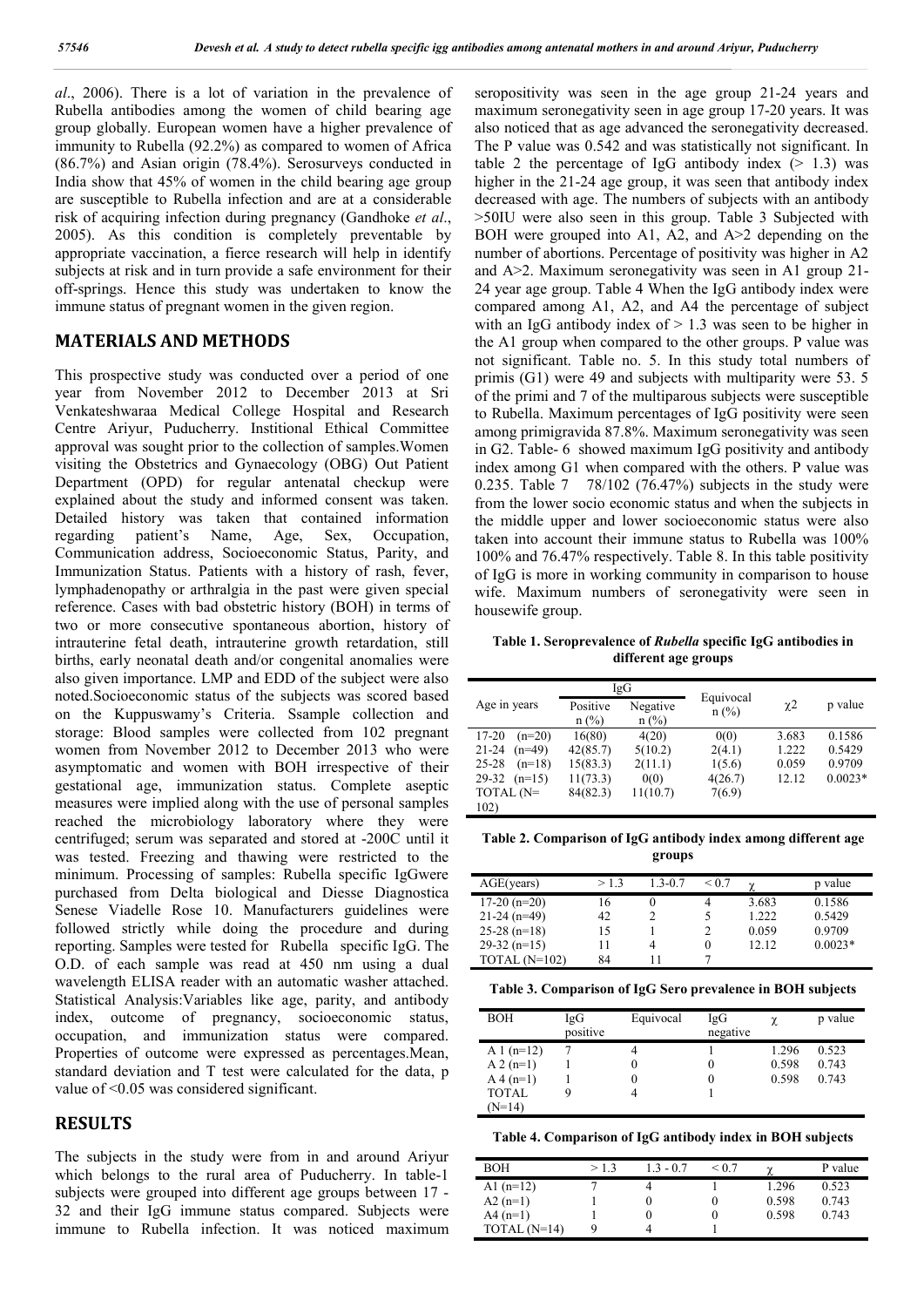**Table 5. Comparison between parity and IgG Sero prevalence**

| Parity          | IgG<br>positive | Equivocal | IgG<br>negative | χ     | P value |
|-----------------|-----------------|-----------|-----------------|-------|---------|
| $G1(n=49)$      | 43              |           |                 | 2.895 | 0.235   |
| $G2(n=39)$      | 31              |           | 6               | 0.827 | 0.661   |
| $G3(n=9)$       | 6               |           |                 | 4.779 | 0.092   |
| $>$ G4 (n=5)    | 4               |           |                 | 3.104 | 0.212   |
| TOTAL $(N=102)$ | 84              | h         | 12              |       |         |

**Table 6. Comparison between parity and IgG antibody index**

| Parity      | >1.3 | $1.3 - 0.7$ | <13 | $\gamma$ | P value |
|-------------|------|-------------|-----|----------|---------|
| G1 $(n=49)$ | 43   |             |     | 2.895    | 0.235   |
| $G2(n=39)$  | 31   |             | 6   | 0.827    | 0.661   |
| $G3(n=9)$   | 6    |             |     | 4.779    | 0.092   |
| $G4(n=4)$   |      |             | 0   | 3.104    | 0.212   |
| $G5(n=1)$   |      | $\theta$    | 0   | 0.216    | 0.897   |
| TOTAL (102) | 84   |             | 12  |          |         |

**Table 7. Comparision between IgGsero prevalence with socioeconomic status**

| Socioeconomic<br>status(SE) | IgG<br>positive | Equivocal | IgG<br>negative | χ     | value |
|-----------------------------|-----------------|-----------|-----------------|-------|-------|
| Upper socio                 |                 |           | $\theta$        | 0.216 | 0.897 |
| economic $(n=1)$            |                 |           |                 |       |       |
| Middle upper $(n=2)$        | 2               |           |                 | 0.437 | 0.804 |
| Middle lower $(n=3)$        |                 |           |                 | 0.662 | 0.718 |
| Lower socio                 | 78              |           |                 | 1.366 | 0.505 |
| economic $(n=96)$           |                 |           |                 |       |       |
| Total (102)                 | 84              |           |                 |       |       |

**Table 8. Comparison of IgGsero prevalance with occupation**

| Occupation                    | IgG<br>positive | Equivocal | IgG<br>negative | χ     | P value |
|-------------------------------|-----------------|-----------|-----------------|-------|---------|
| House wife                    | 78              | 7         | 11              | 1.366 | 0.505   |
| $(HW)$ (n=96)<br>Professional | 5               | 0         | $\Omega$        | 1.127 | 0.569   |
| $(n=5)$                       |                 |           |                 |       |         |
| Medical                       |                 | 0         | $\theta$        | 0.216 | 0.897   |
| Student $(n=1)$               |                 |           |                 |       |         |
| Total (102)                   | 84              |           | 11              |       |         |

### **DISCUSSION**

Rubella and Congenital Rubella Syndrome are not yet notifiable diseases in India. Syndrome of congenital abnormalities following maternal Rubella infection has been recognized for over 50 years from now. Despite this, the immunization rates for Rubella are not optimal and infections during pregnancy still occur. Rubella vaccine is not incorporated in the immunization schedule of many countries. Therefore, 5 to 25% of women in the childbearing age lack Rubella IgG antibodies and are susceptible to primary infection. Extrapolated data has related Rubella to the etiology of 26% cataracts, 17-12% of congenital malformations and up to 29% of sensori-neural hearing loss in infants in India (Panda and Panigrahi, 2009) One of the causes of BOH is Rubella and seroconversion of pregnant women has been considered as one of the reasons for medical termination of pregnancy. The infection is mild and the rash and lymphadenopathies are transient thus the diagnosis of Rubella is often missed. The most useful and reliable method to detect the infection is serodiagnosis (Vijaylakshmi *et al*., 2004). A single crosssectional survey of IgG antibody seroprevalence in women of childbearing age is of limited usefulness in demonstrating disease burden. High risk of CRS is indicated by a high level

(>20%) of susceptibility but a low level of susceptibility cannot be taken to imply absence of risk of CRS. CRS can occur even when the susceptibility levels in women are below 10% (Jorge Barreto *et al*., 2006) In India, the National Immunization Programme (NIP), also known as the Universal immunization programme (UIP) advises only measles vaccination at 9 months of age and Rubella vaccination is optional. Although MMR has not been included in the NIP, it has gained widespread usage in the private sector. A dose of MMR is recommended to all children at the age of 12-15 months by the Indian Academy of Paediatrics (IAP) in the schedule and it emphasizes on its inclusion in the NIP. Usage of MMR in the private sector has made it available to the elite section of the society, but it remains out of reach for the common man due to its prohibitive cost and unavailability in the govt. hospitals. Puducherry is the largest urban agglomeration in Puducherry Union Territory and the health system here is the same as anywhere in India. The rural population of Puducherry is 12, 48,000.(2011 census of India).

So far, only a few studies have been conducted in India on the epidemiology of Rubella and CRS. These studies have helped us infer that Rubella and CRS are not uncommon in our country. But the extent and magnitude of the problems yet to be determined. The fact that the condition is completely vaccine preventable makes it necessary to study and research about the disease further. The US has had its devastating bout of Rubella when 60,000 children were born deaf. The disease was controlled by widespread use of Rubella vaccine. Immunization against Rubella is rare in India which is ironic as it is the home of the Serum Institute in Pune, the producer of half of the world's Rubella vaccine requirements! Consultations between infectious disease experts in India and the US suggest that administering the vaccine to preadolescent girls could drastically reduce the incidence of Rubellaand related birth defects. The circulation of Rubella in the population can be reduced if infants are vaccinated. For this to be possible, Government must ensure that 80% of the child population is covered by the programme or else something like in the Greek epidemic would be repeated which occurred due to a sustained poor coverage of less than 50% with MMR vaccine in 1 year old children there.

#### **Conclusion**

Rubella and CRS can be eradicated only by implementing proper surveillance programmes, making the disease notifiable and vaccination mandatory. National Immunization Schedule should incorporate Rubellavaccination as per the recommendations of Indian Academy of Peadiatrics. The first dose should be administered at 12-15 months of age and a second dose should follow at the time of school entry. The goal should be, – maintaining the vaccine coverage above 80% to prevent outbreaks. Antenatal cases with a history of rash or contact with Rubella like rash should be tested for IgMRubellaantibody and if the diagnosis is confirmed, therapeutic abortion should be advised. Testing for Rubellaantibodies should be advised to the women in the child bearing age group who plan to conceive following marriage. If the results come out to be negative, they should be administered a dose of Rubellavaccine and advised to plan pregnancy after 3 months. Regular antenatal screening for Rubellaantibodies should be advised to prevent adverse pregnancy outcomes, by the consulting Obstetrician.